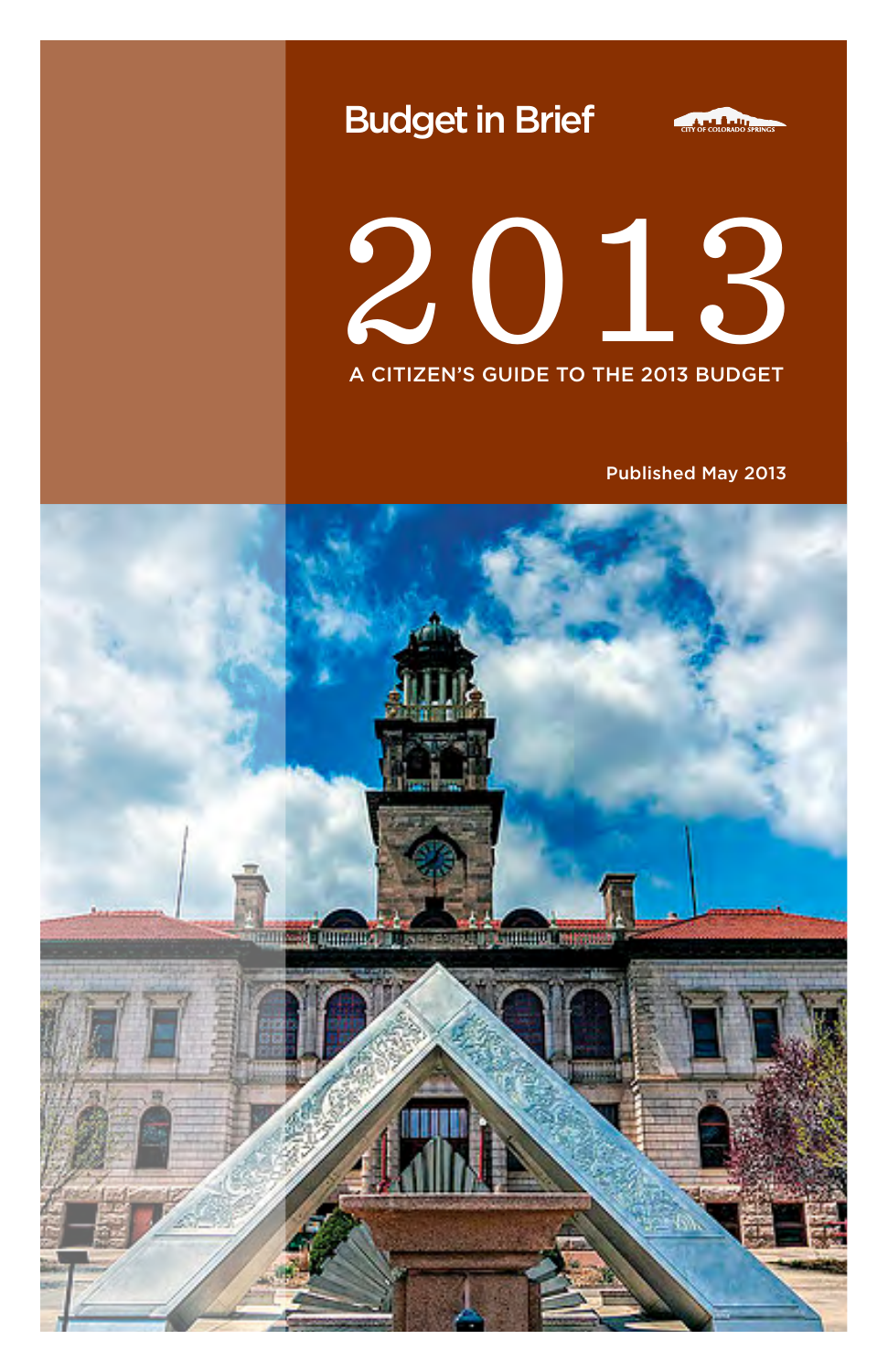# CITY LEADERSHIP

In 2011, the citizens of the City of Colorado Springs voted for its first strong mayor in the new Council-Mayor form of government.

## Mayor's Office

Bach, Steve Mayor

## Mayor's Executive Team

Carey, Peter Police Chief Melcher, Christopher J. City Attorney Neumann, Laura Chief of Staff Smith, Tommy Interim Fire Chief

Bach, Steve Chief Economic Vitality Officer

# **TABLE OF CONTENTS**

| General Fund Expenditures  7            |
|-----------------------------------------|
| Sales and Use Tax Revenue  8-9          |
| Calculating Your Annual Property Tax 10 |
|                                         |
|                                         |
| Capital Improvements Program 13         |
| General Fund Forecast 14                |
|                                         |
|                                         |



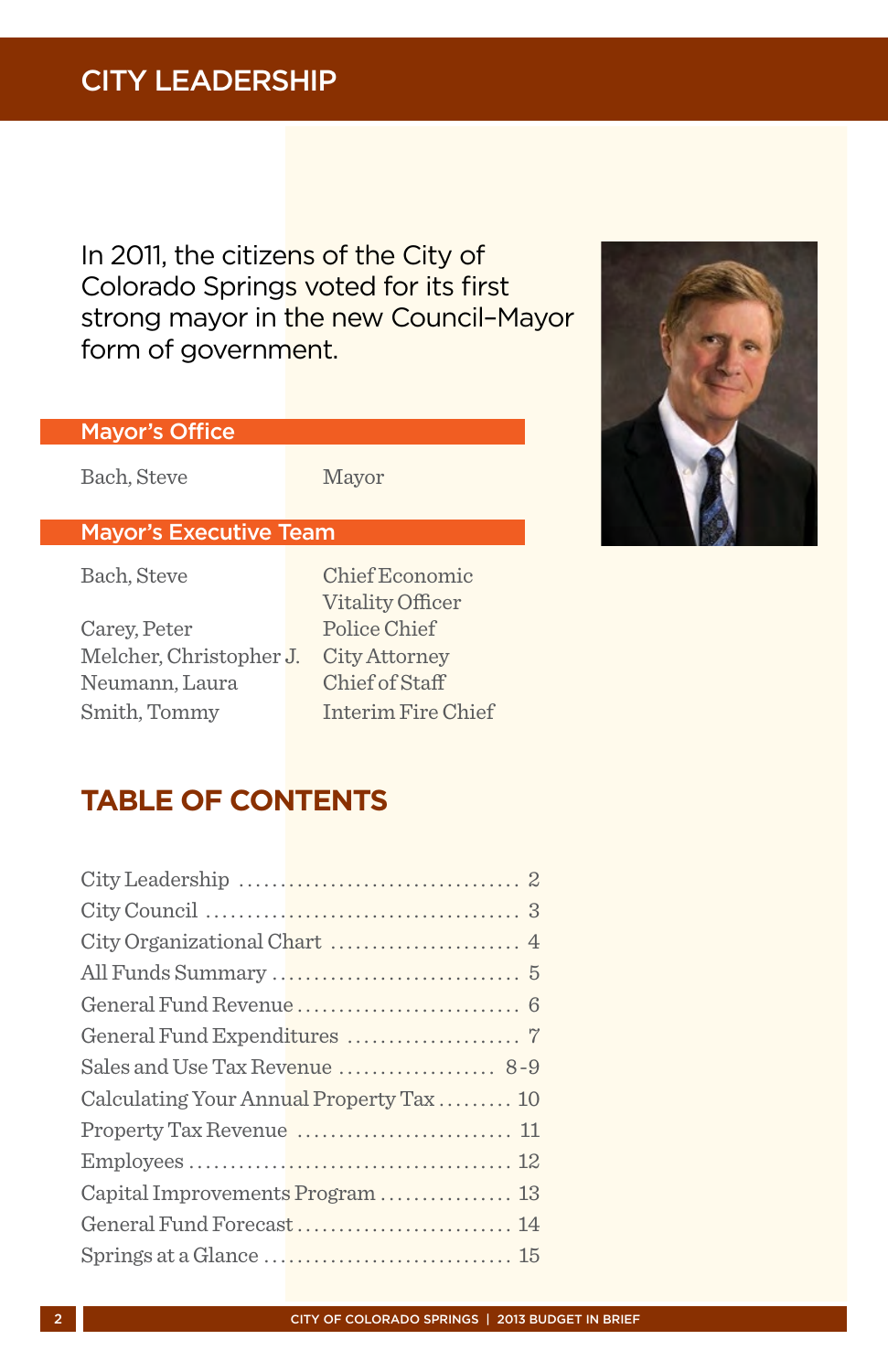# CITY COUNCIL



#### Colorado Springs City Council

Front Row (from left to right):

- <sup>n</sup> Council Member Joel Miller, District 2
- **EXECUTE:** Council Member Helen Collins,
	- District 4
- **Exercise Council President Merv Bennett,**<br>Pro-Tem At-Large At-Large
- **EXECUTE:** Council Member Jan Martin,
- **Council Member Val Snider,** 
	- At-Large

At-Large

Back Row (from left to right):

- **EXECUTE:** Council President Keith King,
- District 3 <sup>n</sup> Council Member Don Knight,
	- District 1
- <sup>n</sup> Council Member Jill Gaebler,
	- District 5
- **Council Member Andy Pico,**

# District 6

### City Council's Direct Reports

- **Denny Nester, City Auditor**
- **F** Jerry Forte, Utilities Chief Executive Officer

## Council District Map\*



\*Approved Council District map for Council members to be elected on the April 2, 2013 Municipal Election.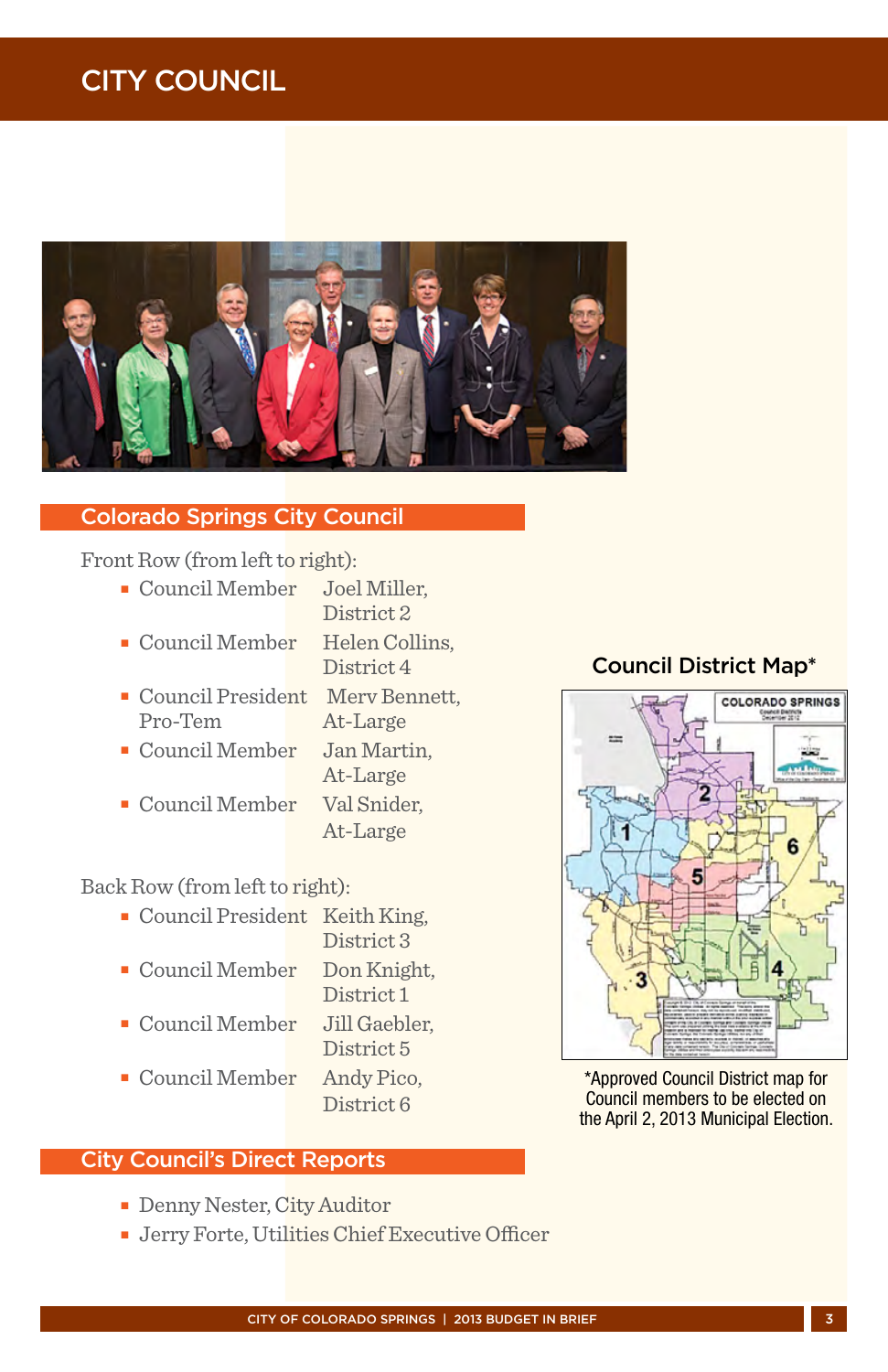# City Organizational Chart Executive Branch

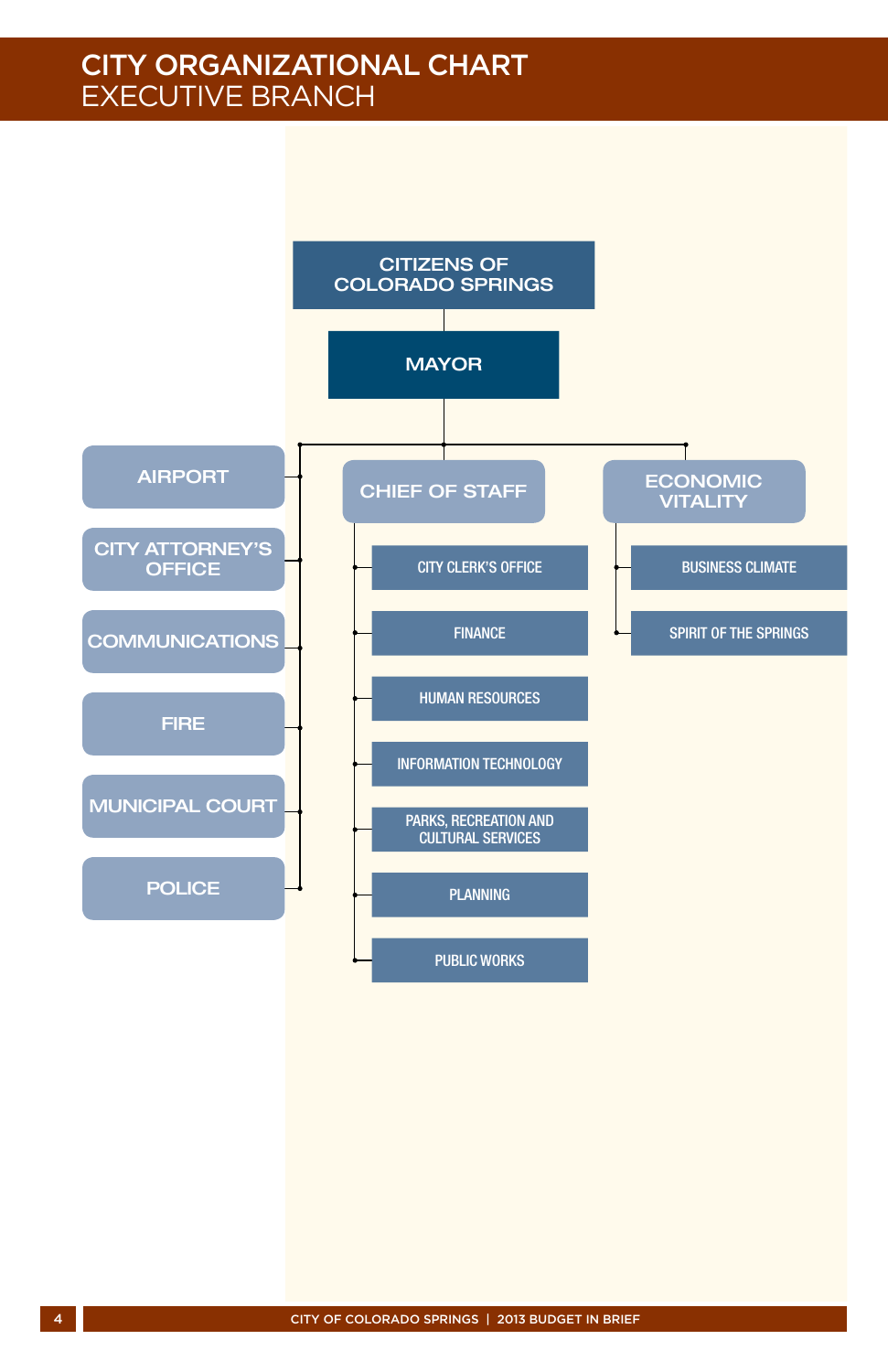# ALL FUNDS SUMMARY

#### All Funds Summary \$409,711,306

# Enterprise Funds \$71,422,507 General Fund \$232,735,123 Special Revenue Funds **\$60,217,176** Permanent Funds \$336,500 and \$336,500 and \$336,500 and \$336,500 and \$336,500 and \$336,500 and \$336,500 and \$336,500 and \$336,500 and \$336,500 and \$336,500 and \$336,500 and \$336,500 and \$336,500 and \$336,500 and \$336,500 an Grant Funds \$45,000,000

Internal Services Funds is \$60,089,956 – this is in addition to the above funds. Airport grants are not appropriated in the above Grant Fund amount, they are appropriated throughout the year as needed.

Beginning in 2013, the Memorial Health System Enterprise is included in the All Funds total, which adds \$35,612,112.

The General Fund is only one piece of the City's total budget. The General Fund supports traditional services:

- $Fira$
- $\blacksquare$  Police
- $\blacksquare$  Streets
- **Parks, Recreation and Cultural Services**
- Planning
- <sup>n</sup> Public Works

The City also owns and operates self-supporting enterprise activities that include:

- Airport
- **n** Cemeteries (Fairview and Evergreen)
- **Development Review Enterprise**
- Parking System (downtown and Old Colorado City)
- <sup>n</sup> Golf Courses (Patty Jewett and Valley Hi)
- <sup>n</sup> Pikes Peak America's Mountain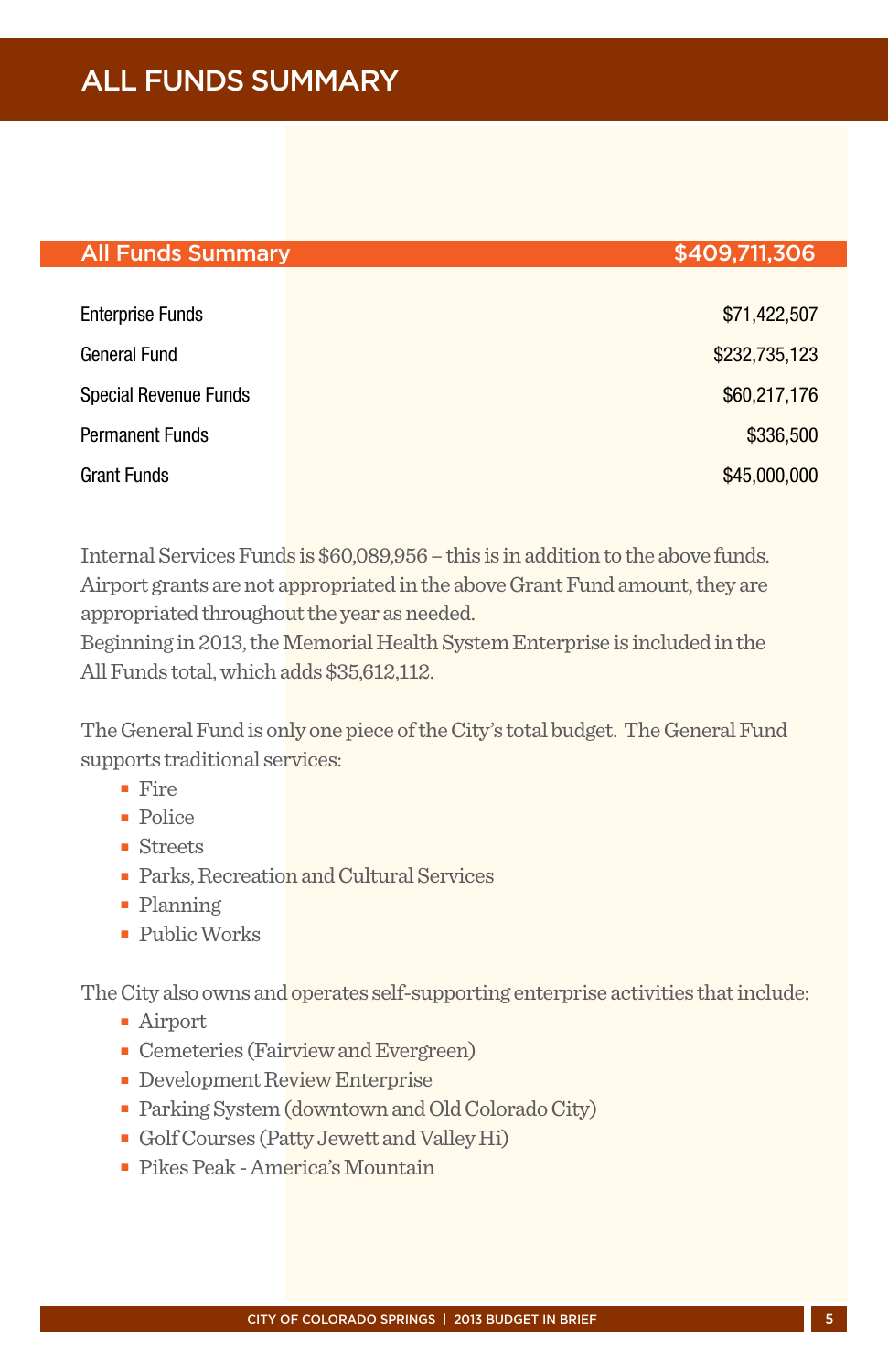## General Fund Revenue **\$232,735,123**

| <b>Category</b>             | 2011 Actual   | 2012 Budget   | 2012 EOY Estimate | 2013 Budget   |
|-----------------------------|---------------|---------------|-------------------|---------------|
| Sales and Use Tax           | \$121,249,546 | \$119,900,000 | \$128,800,000     | \$130,600,000 |
| <b>Property Tax</b>         | 20,658,436    | 19,120,535    | 18,915,000        | 19,314,000    |
| <b>Other Taxes</b>          | 2,558,479     | 2,511,678     | 2,546,678         | 2,541,278     |
| Intergovernmental Revenue   | 19,921,958    | 20,409,019    | 20,295,105        | 19,794,187    |
| <b>Charges for Services</b> | 13,575,421    | 14,271,052    | 13,709,846        | 12,958,584    |
| All Other Revenue           | $*62,184,747$ | 47,239,216    | 46,194,916        | 47,527,074    |
| <b>Total</b>                | \$240,148,587 | \$223,451,500 | \$230,461,545     | \$232,735,123 |

\*Includes \$14 million from a bond refunding.



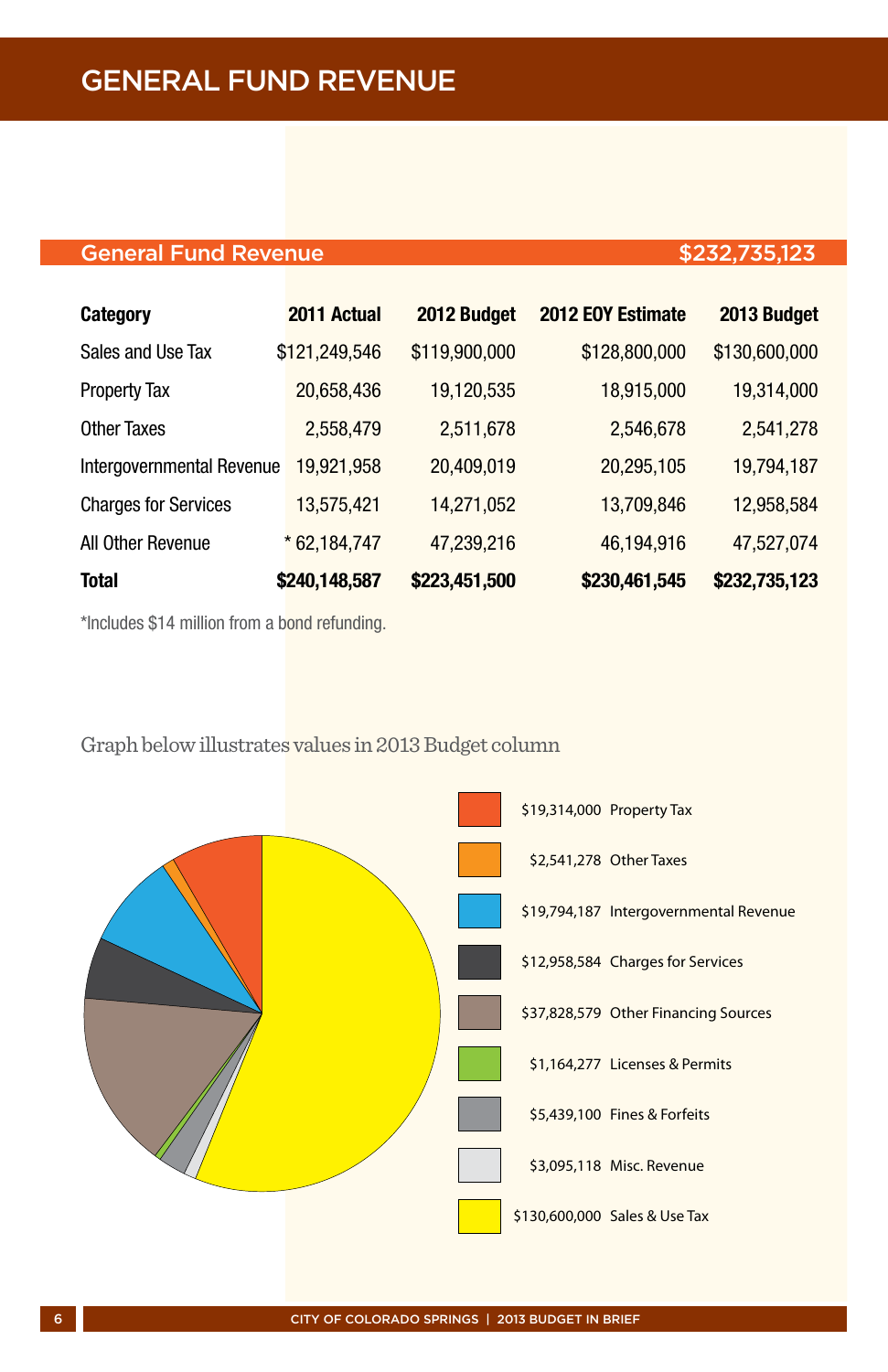## General Fund Expenditures \$232,735,123

| <b>Department/Division</b>                                                                | 2012 Amended  | 2013 Budget   |
|-------------------------------------------------------------------------------------------|---------------|---------------|
| Attorney, Auditor, Clerk, Muni Court                                                      | \$9,159,320   | \$10,489,704  |
| <b>Budgeted Contribution to Fund Balance</b>                                              | \$811,000     | \$0           |
| Communications/ Economic Vitality/Finance<br>Human Resources/Admin, Services & Innovation | \$6,471,707   | \$6,406,907   |
| <b>City Council</b>                                                                       | \$798,676     | \$939,042     |
| <b>General Costs</b>                                                                      | \$18,646,467  | \$20,575,637  |
| General Fund CIP & SCIP Debt Service                                                      | \$14,448,924  | \$17,172,133  |
| Information Technology                                                                    | \$8,626,025   | \$8,759,966   |
| Internal Services Charges                                                                 | \$11,563,968  | \$10,644,185  |
| Mayor                                                                                     | \$623,912     | \$673,912     |
| Parks, Recreation and Cultural Services                                                   | \$12,714,740  | \$13,476,289  |
| <b>Planning and Development</b>                                                           | \$2,051,536   | \$1,915,899   |
| <b>Public Safety</b>                                                                      | \$118,991,652 | \$118,922,424 |
| <b>Public Works</b>                                                                       | \$22,907,081  | \$22,759,025  |

Graph below illustrates values in 2013 Budget column

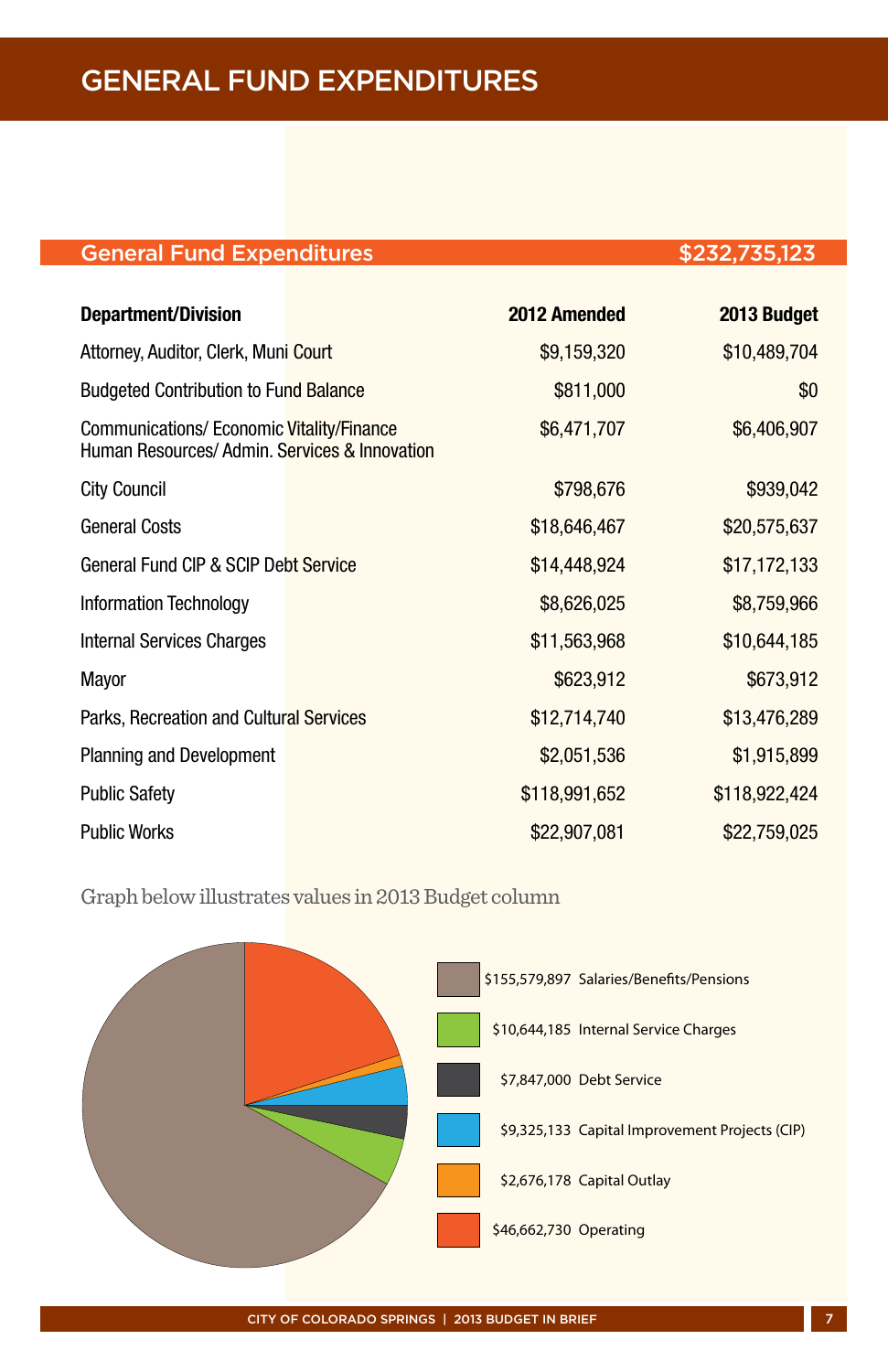| <b>City's Portion of the Sales Tax</b> |                                 | The total Sales & Use tax rate is 7.63%                                                                             |
|----------------------------------------|---------------------------------|---------------------------------------------------------------------------------------------------------------------|
| <b>PSST (Restricted Use)</b>           | 0.4%                            |                                                                                                                     |
| <b>TOPS (Restricted Use)</b>           | 0.1%                            |                                                                                                                     |
| General Use                            | 2.0%                            |                                                                                                                     |
| <b>TOTAL</b>                           | 2.5%                            |                                                                                                                     |
| The percentage of total City           | revenue received from Sales Tax | 2.9% State<br>0.4% City - PSST<br>0.1% City - TOPS<br>2.0% City - General Use<br>1.0% PPRTA<br>1.23% El Paso County |

## Inflation Adjusted Sales Tax Revenue per Capita



#### Year (1994 constant \$)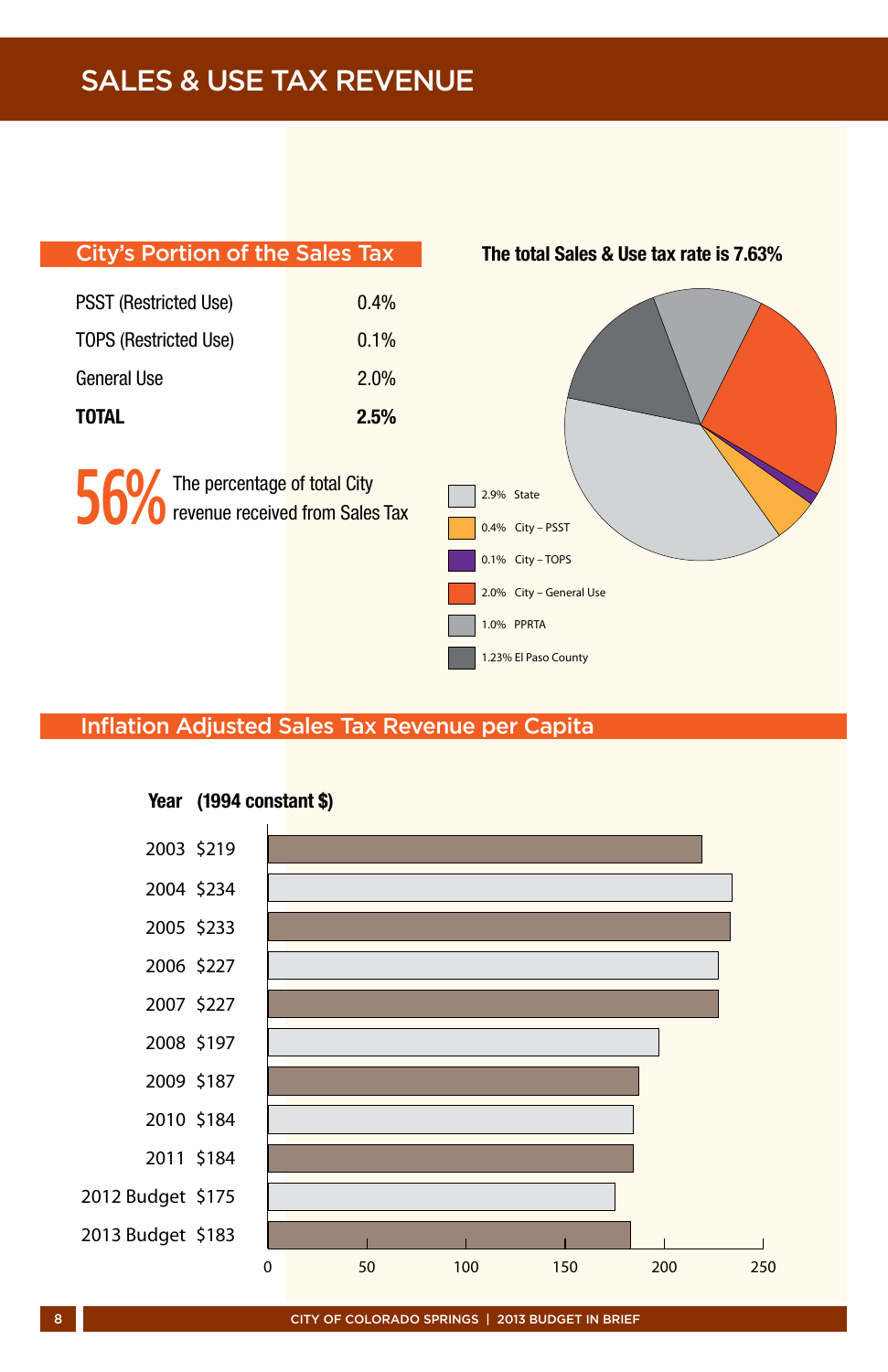#### Public Safety Sales Tax (PSST)

In November 2001, City voters approved ballot question B4 which authorized a City Sales and Use Tax rate increase of 0.4% to fund public safety operating and capital improvement needs. As approved by voters, all revenue from the 0.4% tax is placed in a dedicated fund (Public Safety Sales Tax Fund) and is not used to replace any local funds already budgeted for public safety operations.

|                           | 2011          | 2012          | 2013          |
|---------------------------|---------------|---------------|---------------|
| <b>PSST Budget</b>        | <b>Actual</b> | <b>Budget</b> | <b>Budget</b> |
| <b>Total Expenditures</b> | \$23,853,488  | \$24,401.794  | \$27,029,008  |
| <b>Total Positions</b>    | 217.00        | 217.00        | 202.50        |

#### Trails, Open Space and Parks (TOPS)

 The Trails, Open Space, and Parks (TOPS) revenue is generated from a 0.1% sales and use tax adopted by voters in April 1997, extended by voters in 2003, and set to expire in 2025. The majority of funds are designated for open space purchases and associated maintenance, development and maintenance of trails, and development of new parks. The budget is based on planned projects and scheduled payments, which can vary from year to year.

|                           | 2011          | 2012          | 2013          |
|---------------------------|---------------|---------------|---------------|
| <b>TOPS Budget</b>        | <b>Budget</b> | <b>Budget</b> | <b>Budget</b> |
| <b>Total Expenditures</b> | \$3,272,876   | \$4,287,130   | \$3,927,705   |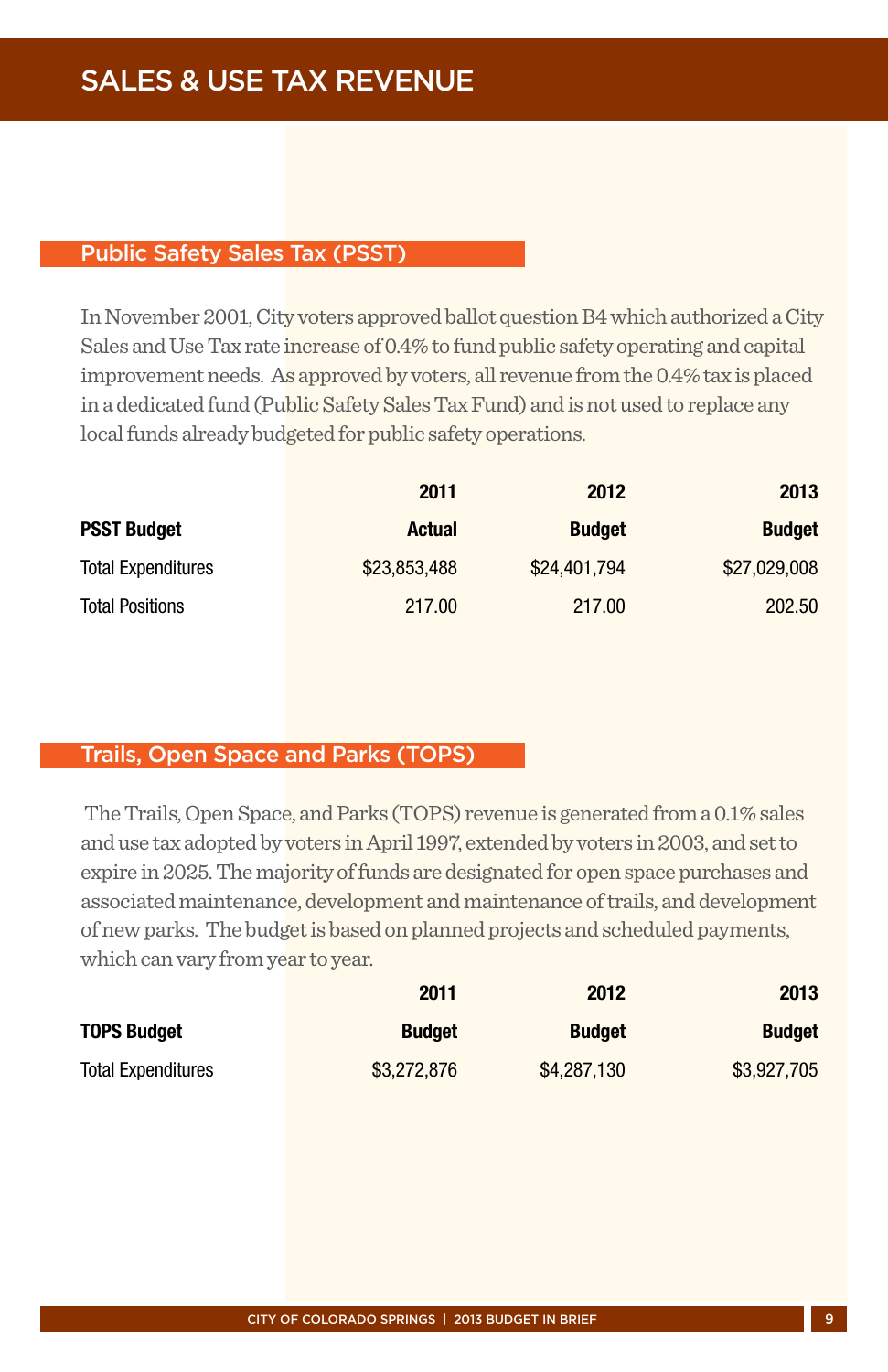# Calculating Your Annual Property Tax



#### Total Property Taxes = 60.331 MILLS

Note: This example is for taxes payable in 2013 and assumes no Special District mill levy. Other school districts have different mill levies.

The percentage of your property tax bill that is designated for the City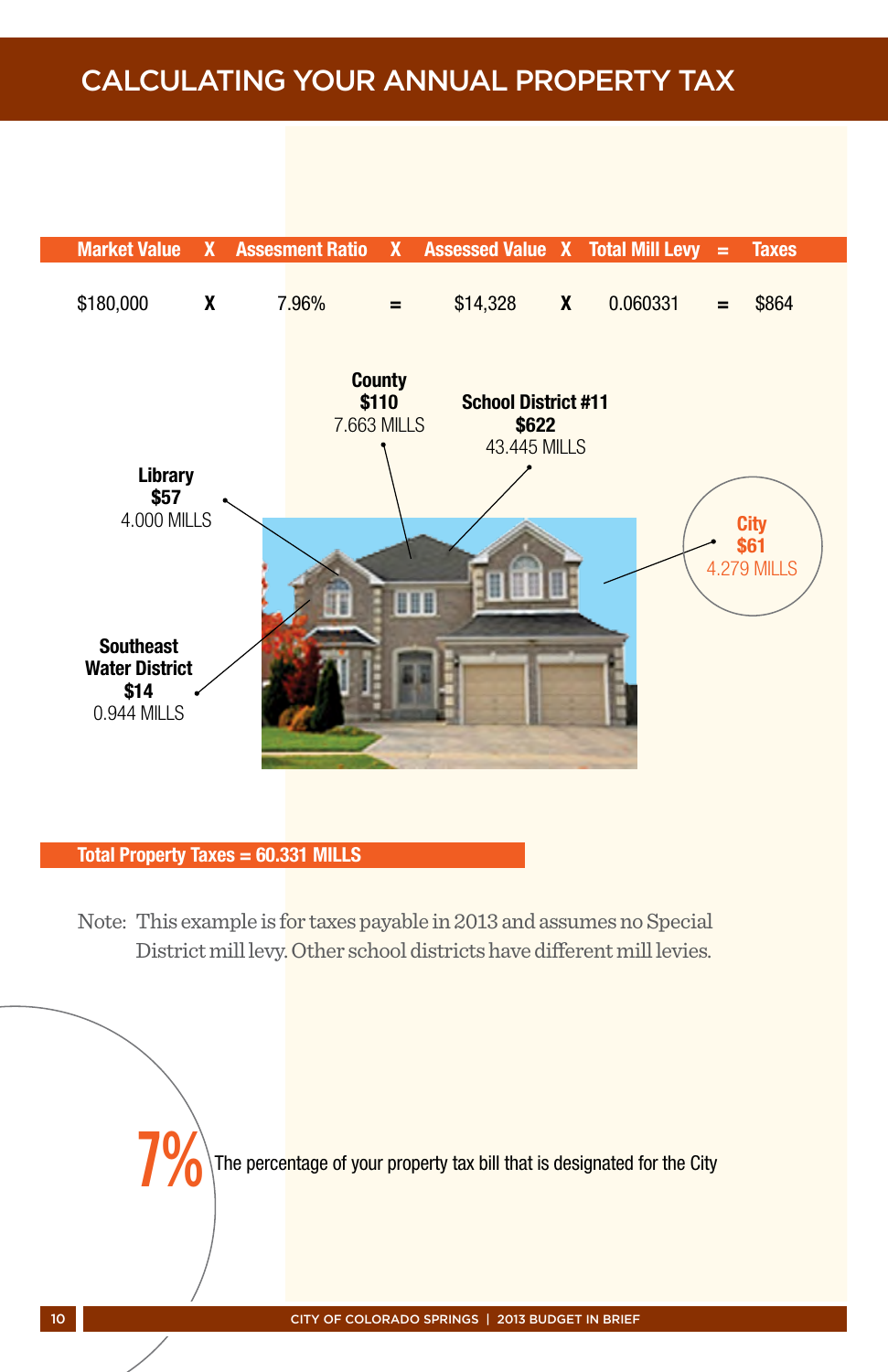# Property Tax revenue

# \$19,314,000

The amount of Property Tax revenue the City expects to receive in 2013

#### Q: What is a property tax?

A: As defined by Merriam-Webster.com, property tax is a tax levied on real or personal property.

For residents, the levy is applied to real property which is your house. Personal property taxes are primarily applied to commercial properties.

?

?

?

Q&A

#### **O: HOW IS MY PROPERTY TAX DETERMINED?**

A: Taxing authorities, such as Cities, Counties, School Districts and Special Districts set tax rates and levy the tax on property.

#### WHAT DOES MY PROPERTY TAX MONEY FUND?

? A: Property tax revenue supports public schools, county governments, municipal governments, libraries and special districts. All of the revenue generated by property taxes stays within your county.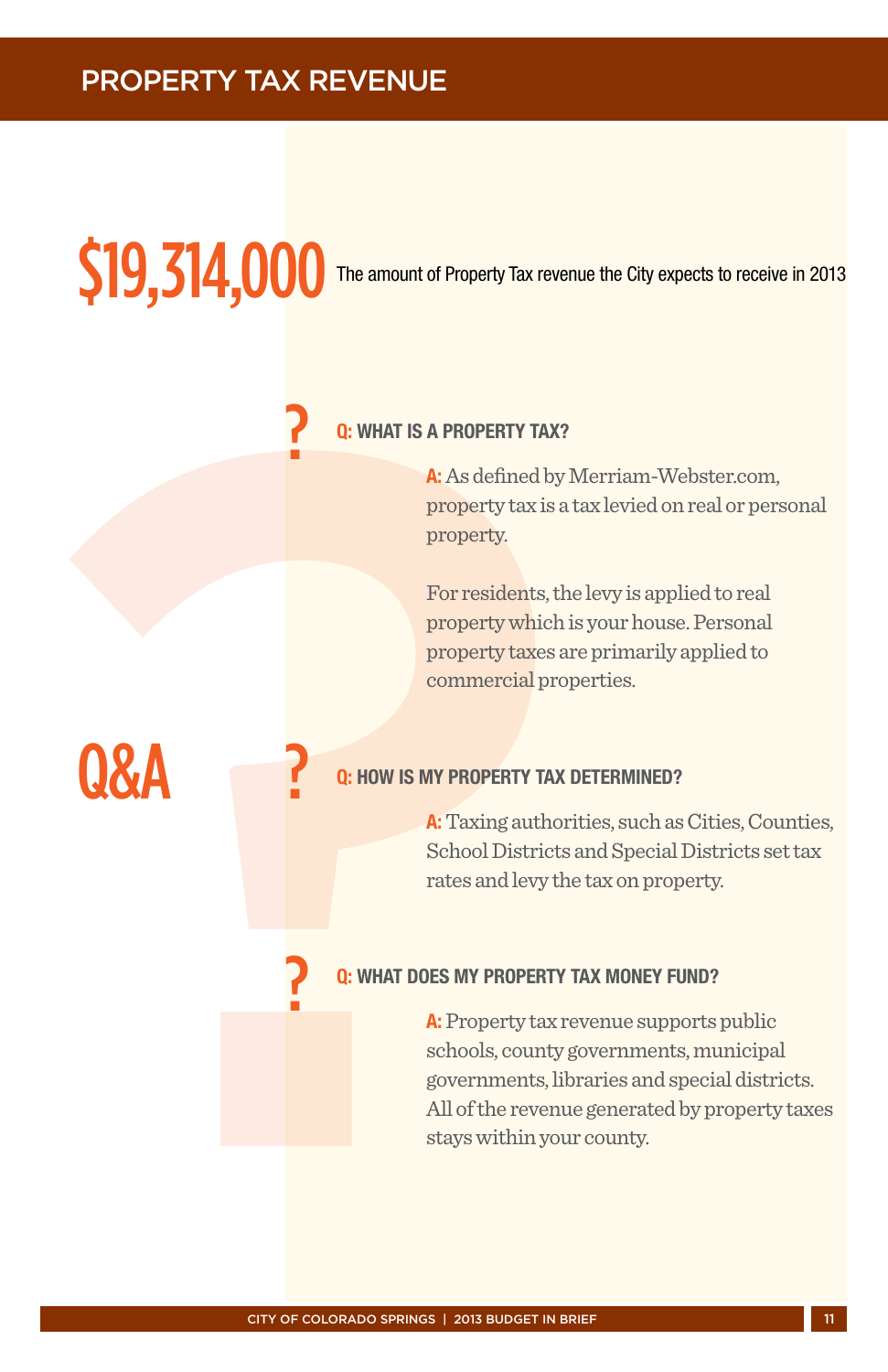# EMPLOYEES

## Total Employees 2,227.65 FTE

The General Fund accounts for the largest number of City employees. Of the nearly 1,640 General Fund employees, approximately 70% are Public Safety employees.



|                                                      | 2012                  | 2013          |
|------------------------------------------------------|-----------------------|---------------|
| <b>Fund</b>                                          | <b>Amended Budget</b> | <b>Budget</b> |
| General Fund                                         | 1,640.98              | 1,639.43      |
| Internal Services Funds                              | 101.35                | 102.72        |
| <b>Enterprise Funds</b>                              | 178.50                | 173.50        |
| Special Revenue Funds - Public Safety Sales Tax Fund | 217.00                | 202.50        |
| Cable Franchise Grant Fund                           | 6.00                  | 5.00          |
| Conservation Trust (Lottery)                         | 33.00                 | 32.00         |
| Gift Trust/Endowment/Grants                          | 2.25                  | 1.00          |
| <b>SIMD Funds</b>                                    | 11.00                 | 11.00         |
| Trails, Open Space and Parks (TOPS)                  | 8.25                  | 8.00          |
| <b>Grant Funds</b>                                   | 58.50                 | 52.50         |
| <b>All Funds Total</b>                               | 2,256.83              | 2,227.65      |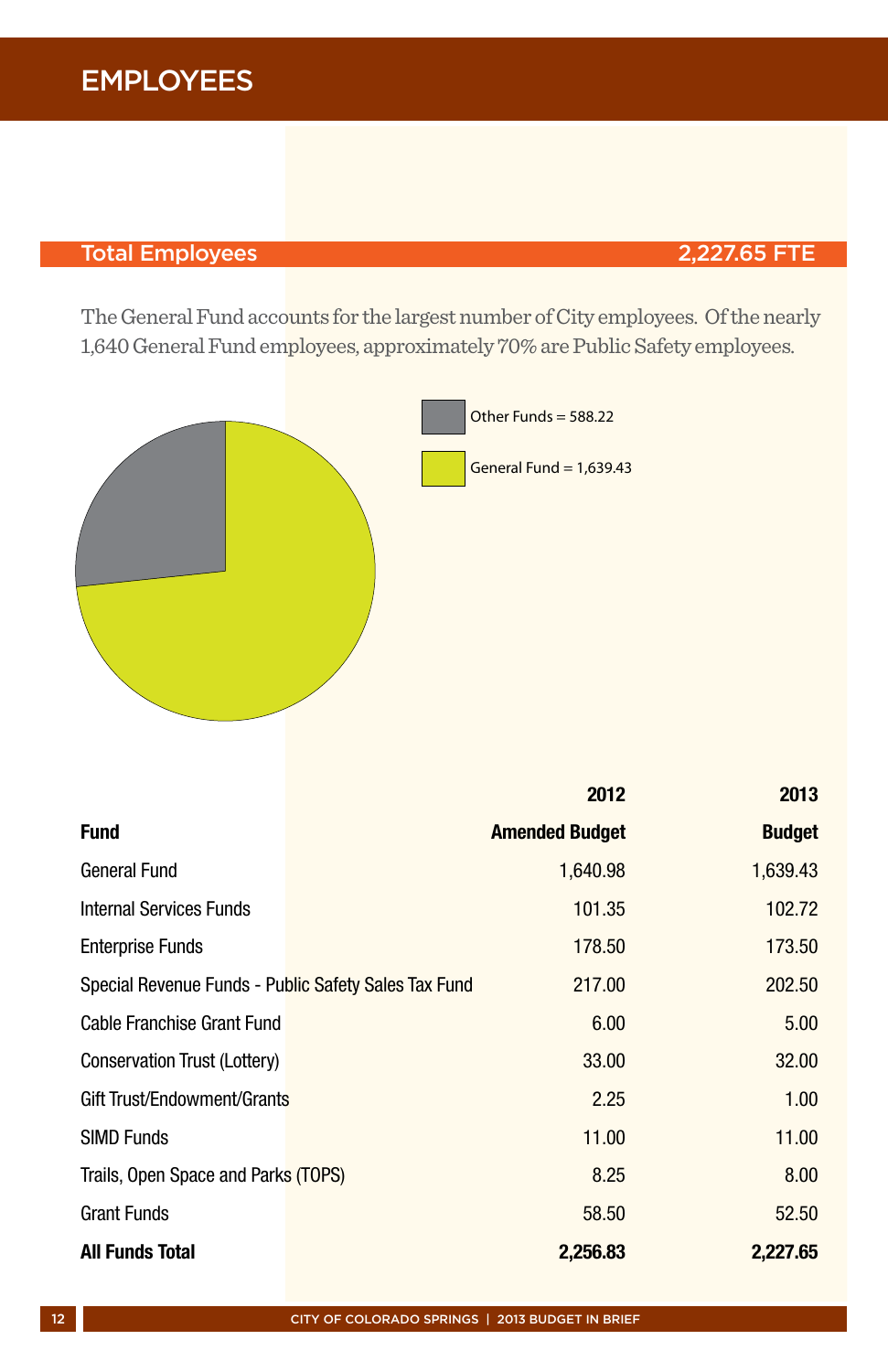# Capital Improvements Program

The 2013 CIP Budget is primarily funded by restricted funds (approximately 88%), and funds the construction of a number of major capital improvements throughout the City, including various transportation improvements, facility improvements, park projects and IT infrastructure. The City has approximately \$1.7 billion in high priority unfunded capital needs. The unfunded needs include projects such as building renovations, bridge replacements, stormwater system improvements, park system maintenance and new fire stations.

#### 2013 Capital Improvement Program **\$77,030,311**



#### 2013 General Fund CIP **\$9,444,633**

- \$534,500 Infrastructure Repairs
- \$2,000,000 Stormwater
- \$2,000,000 Roads & Bridges
- \$984,225 Grant Matches
- \$471,472 IT Infrastructure
- \$3,454,436 Other Payments/ Projects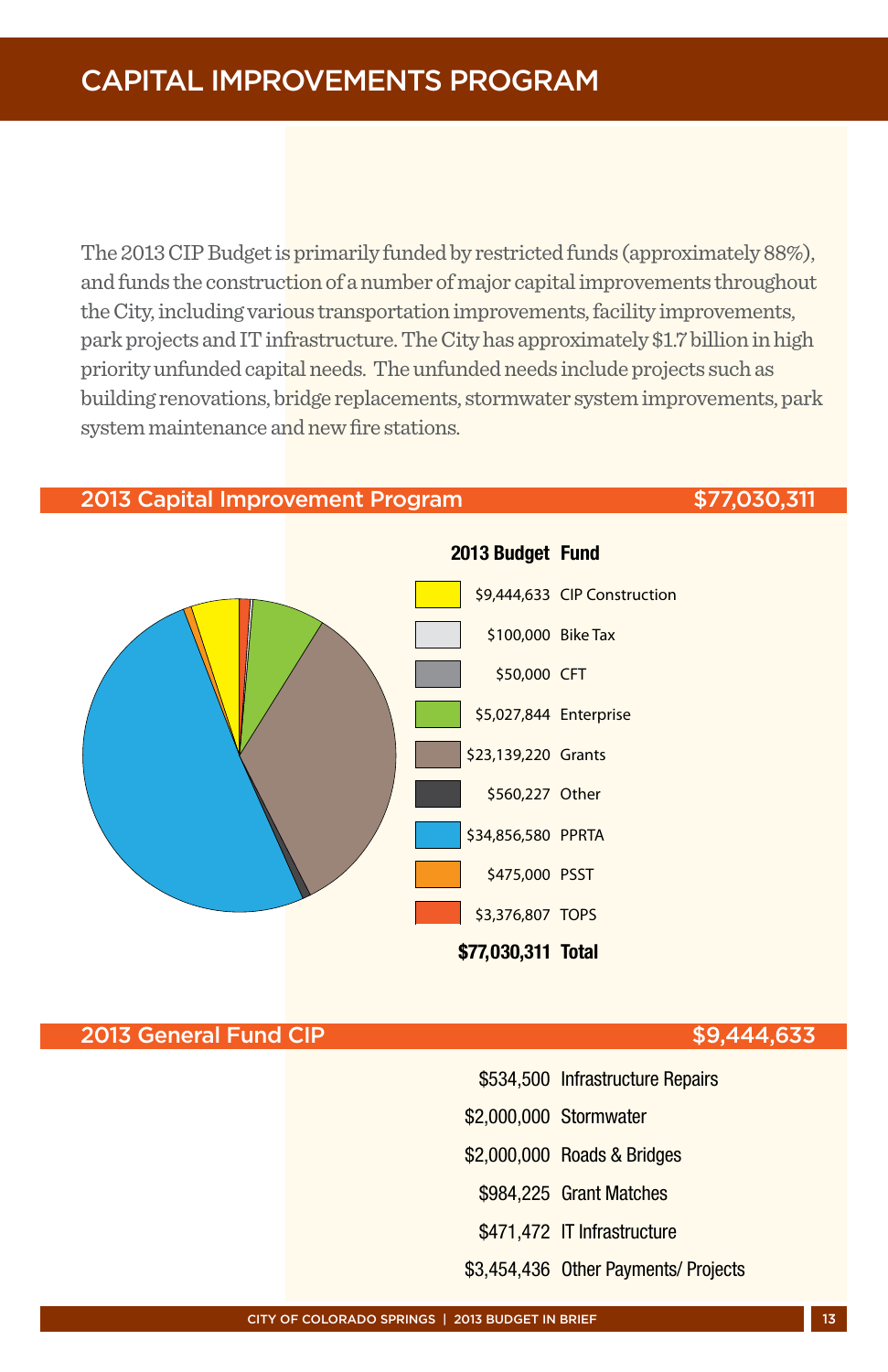General Fund Forecast



**Revenue and Expenditure Projections General Fund** 

Projections are for trend analysis purpposes only. Actual values will vary.

January 1, 2013

Thousands (000)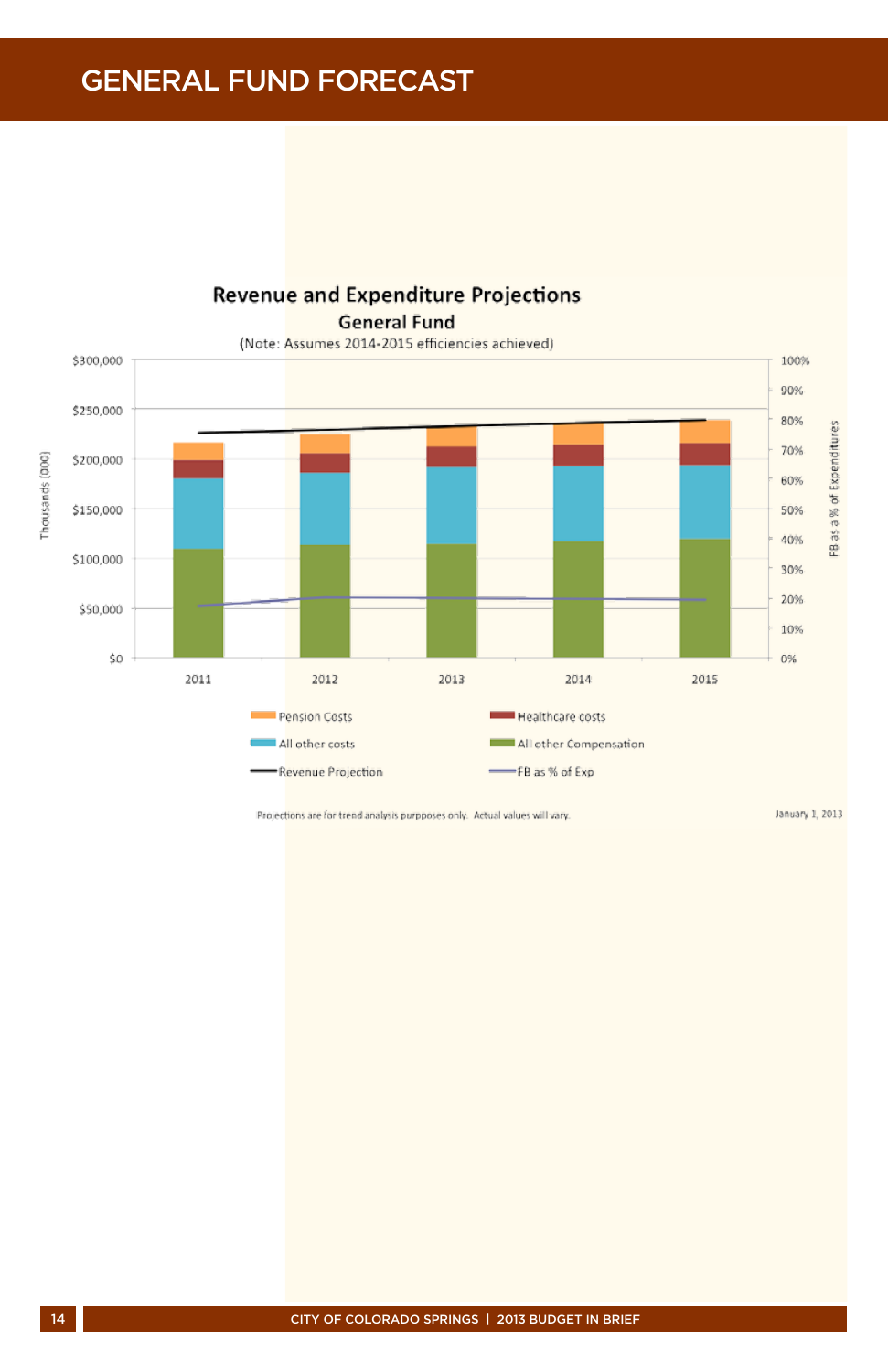#### **Mayor's Office**

#### Council-Mayor:

Nine-member Council (as of April 2013, three Council members elected at-large, and six elected by district) and a popularly elected mayor as the City's chief executive.

#### **DEMOGRAPHICS**

**Population:** 436,354 (2013 est.) **College Population 1: 40,211 (Fall 2011) Median Age 1: 34.9 (2011)** Median Household Income<sup>1</sup>: \$49,929 (2010) Unemployment Rate<sup>3</sup>: 9.8% (July 2012)

#### Ethnicity<sup>2</sup>:

- $\blacksquare$  White (81.3%)
- Hispanic American/Latino (16.7%)
- Black/African American (6.2%)
- American Indian/Alaska Native (0.5%)
- $\blacksquare$  Asian (2.5%)
- Native Hawaiian/Pacific Islander (0.4%)
- $\blacksquare$  Other (5.0%)
- $\blacksquare$  Two or more races (4.1%)

Average # of Days of Sunshine 4: 284 Average Annual Precipitation <sup>5</sup>: 16.2 inches Serious Crimes per Thousand Population: 45 per 1,000 (Year 2010) compared to 2009 national average of 51.2 for cities with a population of 250,000-499,999; crimes include murder, sexual assault, robbery, aggravated assault, burglary, larceny, and auto theft Elevation: 6.035 feet

#### **LAND USE**

**Area in Square Miles: 194.85 (2012) Street Lane Miles 6: 7,431 (2012) Parkland Acres: 16,143 (2012)** 

#### **ECONOMICS**

#### Sales Tax Rate:

City (2.5%); County (1.23%); State (2.9%) Pikes Peak Rural Transportation Authority (1.0%)

#### City Property Tax Rate:

4.279 mills (2012 mill rate levied for taxes payable in 2013)

#### Median Sales Price of Existing Home: \$180,000

#### Property Taxes Paid on a \$180,000 House in School District 11:

\$864 total, City share is \$61 (Based on 2012 Mill Levy Rate)

#### Major Industries <sup>1</sup>:

- Aerospace / Defense / Homeland Security
- **-** Data Storage, Software IT
- $\blacksquare$  Life Sciences
- National Nonprofits
- **-** Renewable Energy & Energy Efficiency
- **n** Sports & Sports Related Organizations

#### **COMMUNITY**

#### Major Attractions:

- $\blacksquare$  Cave of the Winds
- Chevenne Mountain Zoo
- **E** Garden of the Gods
- **Pikes Peak America's Mountain**
- Pro Rodeo Hall of Fame & American Cowboy Museum
- **Example 3 Sky Sox Minor League Baseball**
- **E** United States Air Force Academy
- United States Olympic Headquarters and Training Center

- Sources:
- 1 Colorado Springs Economic Development Corporation Fact Sheet (2012)
- 2 American FactFinder (2011). Hispanics may be of any race, so also are included in applicable race categories
- 3 United States Department of Labor Bureau of Labor Statistics
- 4 National Weather Service Weather Forecast Office, 30-year average (2012)
- 5 Climate-Zone.com/climate/united-states/Colorado/colorado-springs/
- 6 The Streets Division began recording street miles as lane miles in 2008/2009 rather than centerline